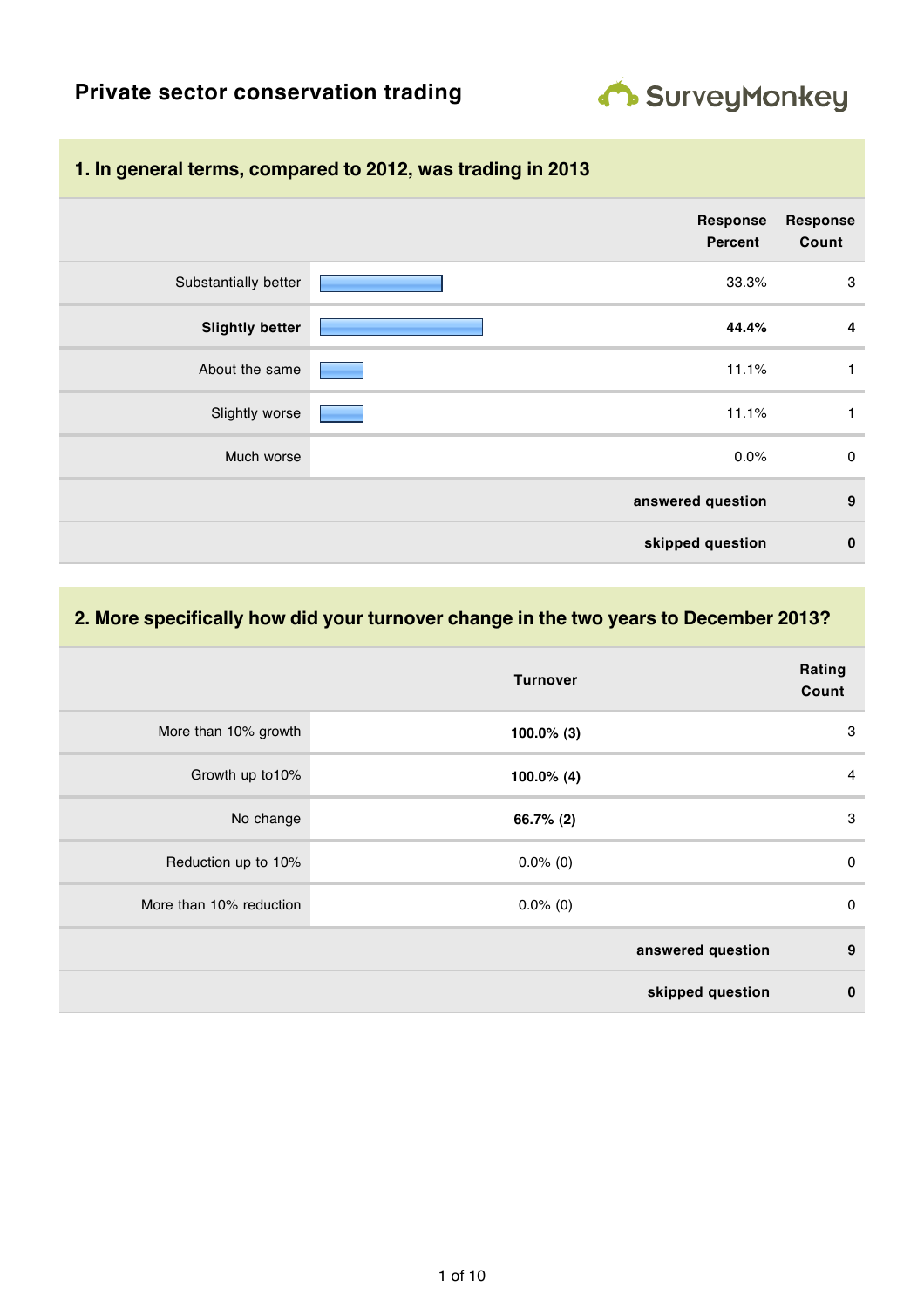# **3. How did your profitability change in the two years to December 2013?**

|                         | <b>Profit margins</b> | Rating<br>Count |
|-------------------------|-----------------------|-----------------|
| More than 10% growth    | $100.0\%$ (3)         | 3               |
| Growth up to 10%        | $100.0\%$ (2)         | $\overline{2}$  |
| No change               | $100.0\%$ (2)         | $\overline{2}$  |
| Reduction up to 10%     | $0.0\%$ (0)           | 0               |
| More than 10% reduction | $0.0\%$ (0)           | $\mathbf 0$     |
|                         | answered question     | $\overline{7}$  |
|                         | skipped question      | $\mathbf{2}$    |

#### **4. How do you anticipate your turnover will change in the next two years?**

|                         | <b>Turnover</b>   | Rating<br>Count |
|-------------------------|-------------------|-----------------|
| More than 10% growth    | $80.0\%$ (4)      | 5               |
| Growth up to 10%        | $100.0\%$ (3)     | 3               |
| No change               | $100.0\%$ (1)     | 1               |
| Reduction up to 10%     | $0.0\%$ (0)       | $\mathbf 0$     |
| More than 10% reduction | $0.0\%$ (0)       | $\mathbf 0$     |
|                         | answered question | 9               |
|                         | skipped question  | $\mathbf 0$     |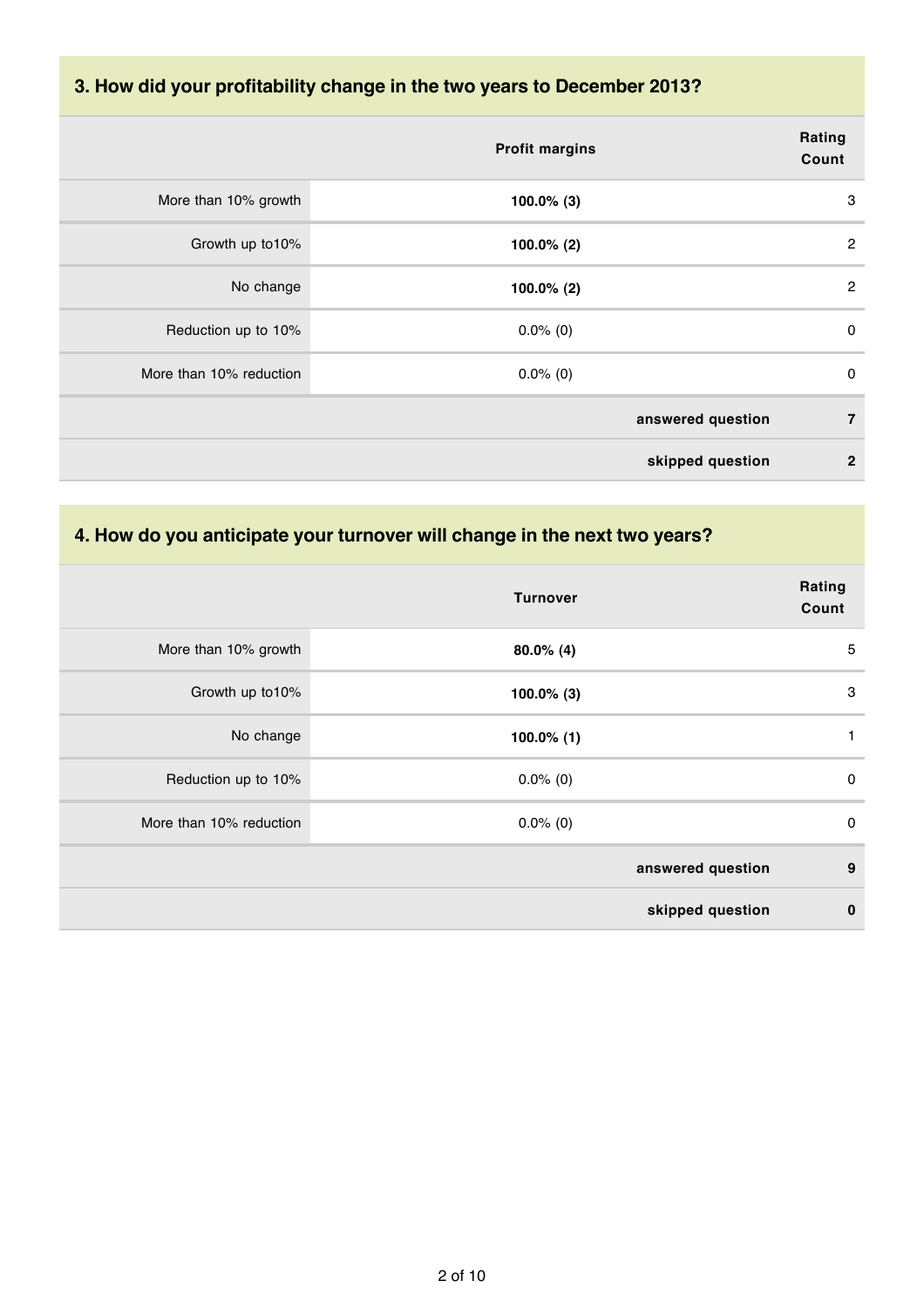# **5. How do you anticipate your profitability will change in the next two years?**

|                         | <b>Profit margins</b> | Rating<br>Count                  |
|-------------------------|-----------------------|----------------------------------|
| More than 10% growth    | $100.0\%$ (4)         | 4                                |
| Growth up to 10%        | $100.0\%$ (2)         | $\overline{2}$                   |
| No change               | $100.0\%$ (1)         | 1                                |
| Reduction up to 10%     | $0.0\%$ (0)           | 0                                |
| More than 10% reduction | $0.0\%$ (0)           | 0                                |
|                         | answered question     | $\overline{7}$                   |
|                         |                       | skipped question<br>$\mathbf{2}$ |

# **6. Do you feel the outlook for 2014 is**

|                        | <b>Response</b><br>Percent | <b>Response</b><br>Count |
|------------------------|----------------------------|--------------------------|
| Better than 2013       | 77.8%                      | 7                        |
| About the same as 2013 | 22.2%                      | $\overline{2}$           |
| Worse than 2013        | 0.0%                       | 0                        |
|                        | answered question          | 9                        |
|                        | skipped question           | $\bf{0}$                 |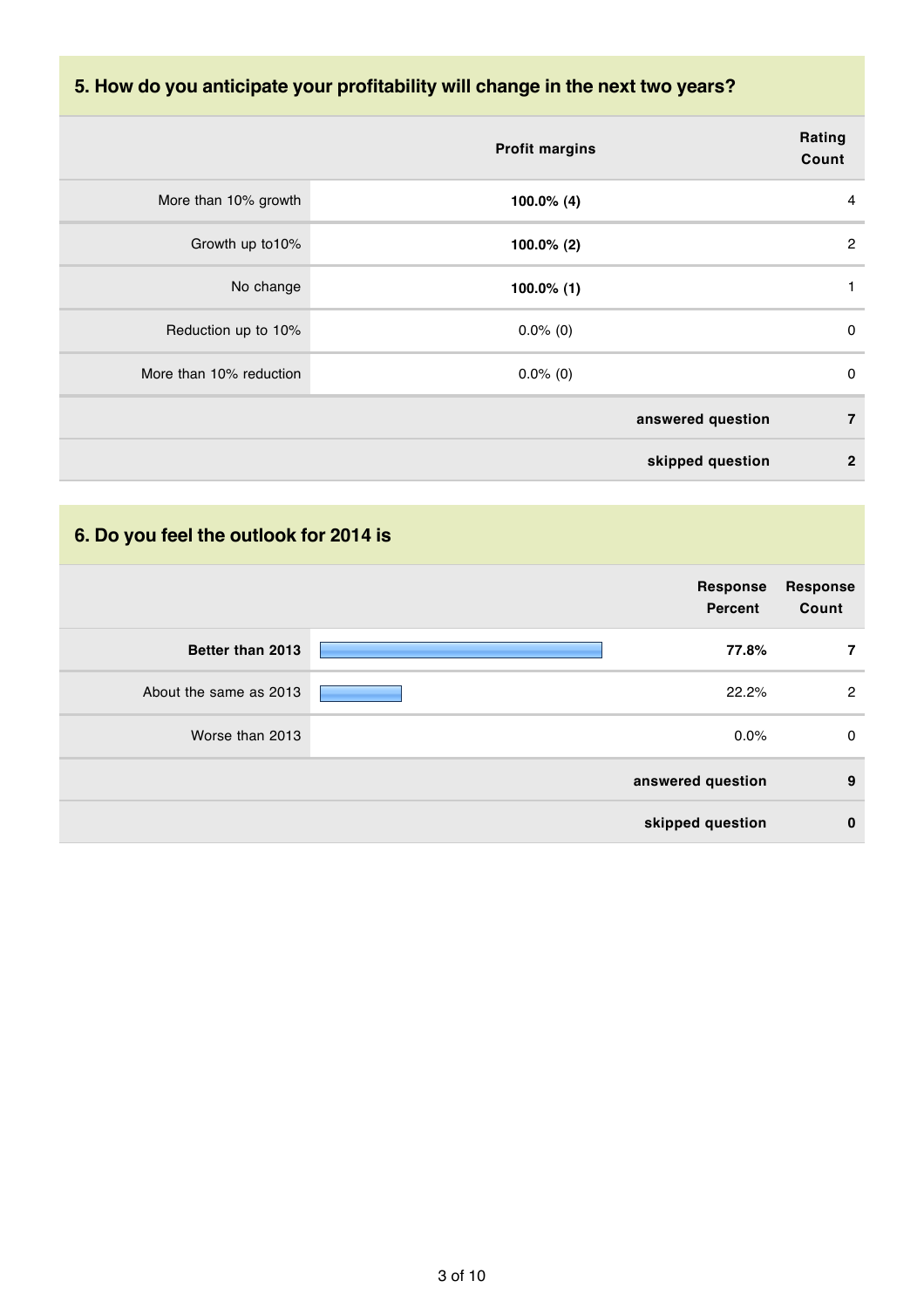### **7. How have staff numbers in your company changed over the last few years and how do you anticipate staff numbers will change in the near future?**

|                             | <b>More</b><br>than<br>2013 | <b>The</b><br>same as<br>2013 | <b>Fewer</b><br>than<br>2013 | <b>No</b><br>change | Don't<br>know | Was not<br>or will<br>not be<br>trading | Rating<br>Count  |
|-----------------------------|-----------------------------|-------------------------------|------------------------------|---------------------|---------------|-----------------------------------------|------------------|
| 2010                        | 11.1%<br>(1)                | 44.4%<br>(4)                  | 11.1%<br>(1)                 | 33.3%<br>(3)        | $0.0\%$ (0)   | $0.0\%$ (0)                             | 9                |
| 2011                        | 11.1%<br>(1)                | 44.4%<br>(4)                  | 22.2%<br>(2)                 | 22.2%<br>(2)        | $0.0\%$ (0)   | $0.0\%$ (0)                             | 9                |
| 2012                        | $0.0\%$ (0)                 | 55.6%<br>(5)                  | 11.1%<br>(1)                 | 33.3%<br>(3)        | $0.0\%$ (0)   | $0.0\%$ (0)                             | $\boldsymbol{9}$ |
| Anticipated changes in 2014 | 11.1%<br>(1)                | 55.6%<br>(5)                  | $0.0\%$ (0)                  | 33.3%<br>(3)        | $0.0\%$ (0)   | $0.0\%$ (0)                             | 9                |
|                             |                             |                               |                              |                     |               | answered question                       | 9                |
|                             |                             |                               |                              |                     |               | skipped question                        | $\bf{0}$         |

# **8. Which client types have you worked for in 2013 Response Percent Response Count Private clients 88.9% 8** National government **12.1%** 11.1% 11.1% Local government **1988** 77.8% 7 Other public bodies **22.2%** 2 Charities 22.2% 2 Other (please specify) 0 **answered question 9 skipped question 0**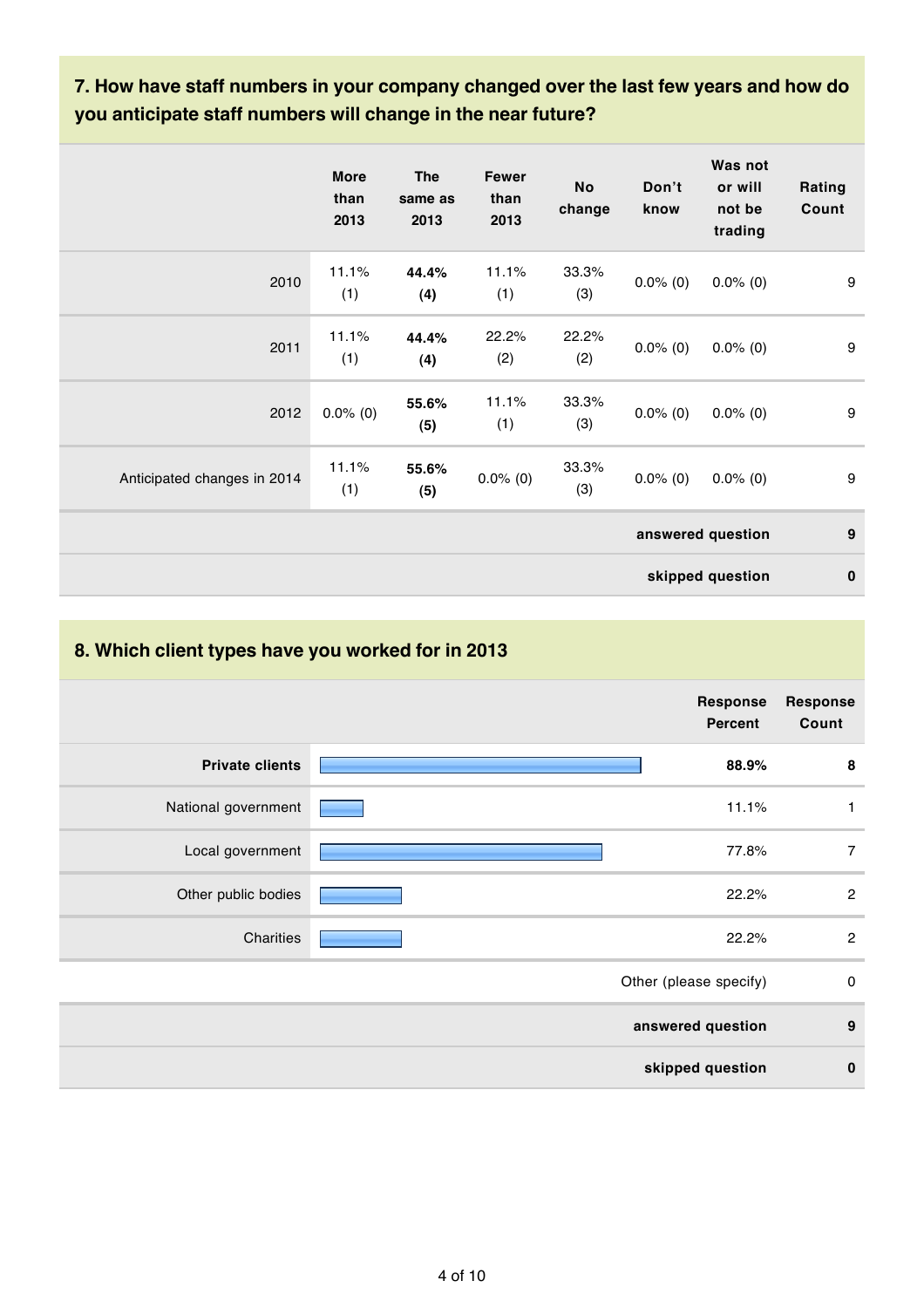|                      | <b>Response</b><br>Percent | <b>Response</b><br>Count |
|----------------------|----------------------------|--------------------------|
| Scotland             | 0.0%                       | $\pmb{0}$                |
| Wales                | 55.6%                      | $\mathbf 5$              |
| Northern Ireland     | 11.1%                      | $\mathbf{1}$             |
| East of England      | 44.4%                      | $\overline{\mathbf{4}}$  |
| South West England   | 66.7%                      | $\,6\,$                  |
| <b>East Midlands</b> | 44.4%                      | $\overline{\mathbf{4}}$  |
| <b>West Midlands</b> | 77.8%                      | $\bf 7$                  |
| London               | 77.8%                      | $\bf 7$                  |
| Yorkshire            | 55.6%                      | $\mathbf 5$              |
| North East England   | 44.4%                      | $\overline{\mathbf{4}}$  |
| North West England   | 66.7%                      | $\,6\,$                  |
| South East England   | 55.6%                      | $\mathbf 5$              |
| Republic of Ireland  | 0.0%                       | $\pmb{0}$                |
| Elsewhere in Europe  | 0.0%                       | $\pmb{0}$                |
| Elsewhere in world   | 0.0%                       | $\pmb{0}$                |
|                      | answered question          | $\boldsymbol{9}$         |
|                      | skipped question           | $\pmb{0}$                |

# **9. Please select which area(s) your company has worked in the last 5 years**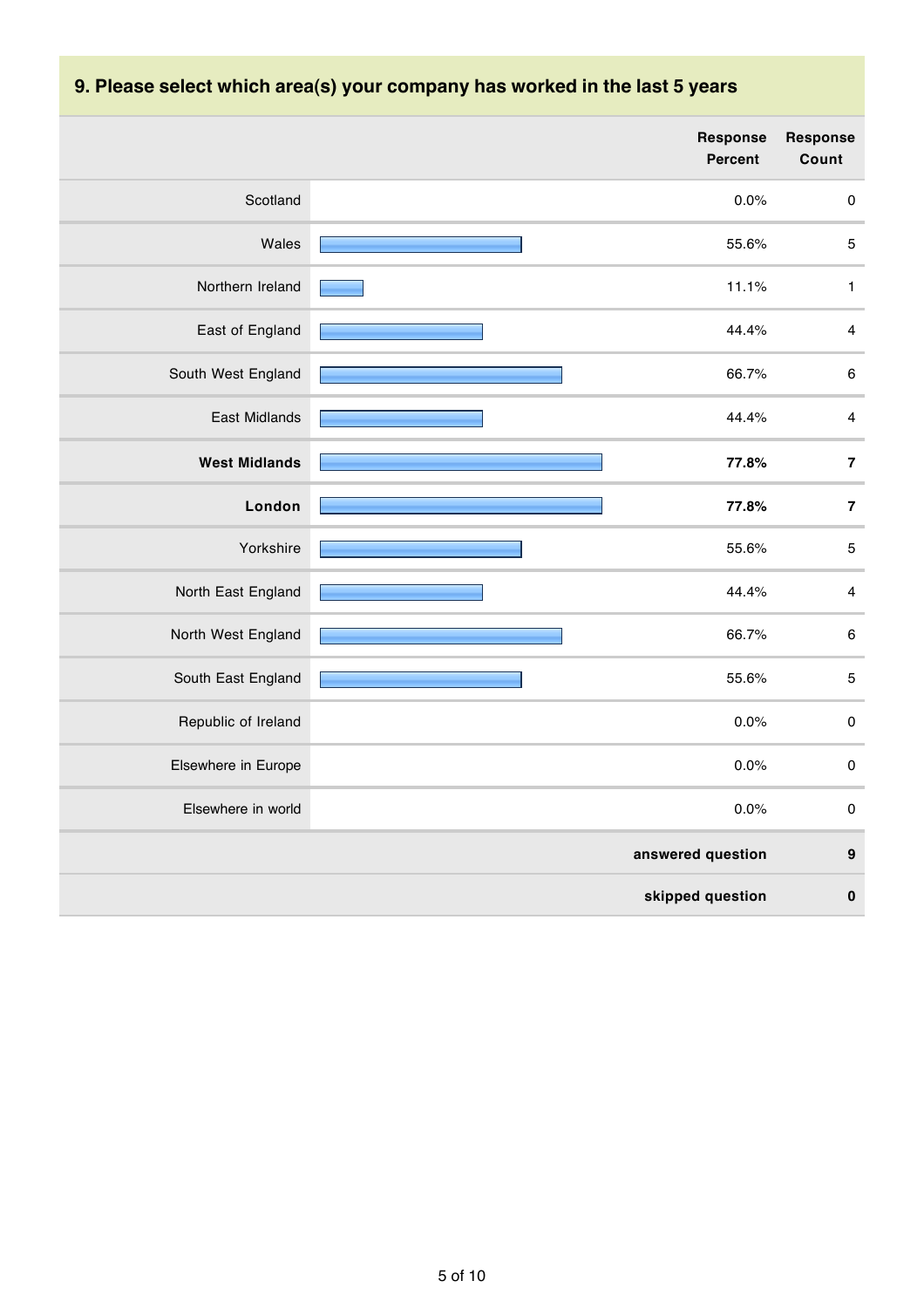### **10. Which do you feel will be the most important factor affecting business success in 2014**

| <b>Response</b><br>Count | Response<br>Percent    |                                   |
|--------------------------|------------------------|-----------------------------------|
| 0                        | 0.0%                   | Government policy                 |
| 6                        | 66.7%                  | <b>Wider economic factors</b>     |
| 1                        | 11.1%                  | Conservation funding availability |
| $\overline{2}$           | 22.2%                  | Client commitment                 |
| $\mathsf 0$              | 0.0%                   | Competitors pricing               |
| $\overline{c}$           | Other (please specify) |                                   |
| 9                        | answered question      |                                   |
| $\bf{0}$                 | skipped question       |                                   |

# **11. Please complete;**

|                          | Response<br>Percent                                         | <b>Response</b><br>Count |
|--------------------------|-------------------------------------------------------------|--------------------------|
| Your name                | <u> 1989 - Johann Barn, mars et al. (b. 1989)</u><br>100.0% | 9                        |
| <b>Your position</b>     | <u> 1989 - Johann Barnett, mars eta inp</u><br>100.0%       | 9                        |
| The name of your company | 100.0%                                                      | 9                        |
| Your e-mail address      | 100.0%                                                      | 9                        |
|                          | answered question                                           | 9                        |
|                          | skipped question                                            | $\mathbf{0}$             |